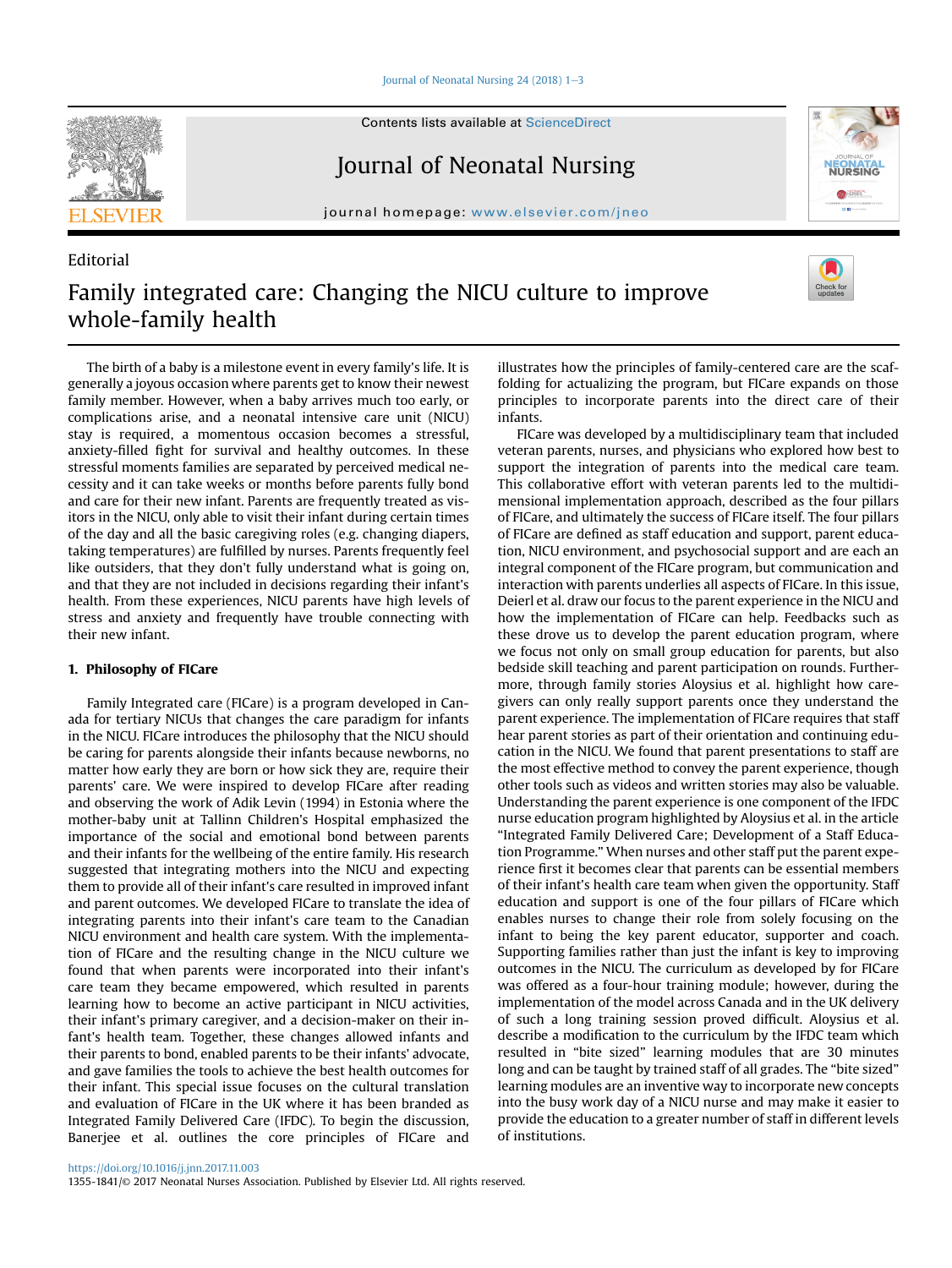With FICare, one challenge is to sustain and encourage ongoing collaboration between parents and health care staff for the infant's entire hospital stay. FICare challenges staff to have an explicit, shared goal with families: to train parents to be the best caregivers for their infants so that together we can make the infants' journey home the best it can be for both infants and parents. As part of FICare parent coaching happens both at the bedside and through small group parent education sessions. It is important for the FICare team to find ways to celebrate parents for acquiring new bedside skills and to reward staff for improving their skills as educators and coaches. A good example of an event that achieves both these goals is the kangaroo-a-thon discussed in "Celebrating a fortnight of skin-to-skin" by Platonos et al. A kangaroo-a-thon is an event that is frequently used in NICUs to increase the visibility of skinto-skin care and motivate staff to support it. Such an event also creates an opportunity to provide staff with updated information about the benefits of and skill training for skin-to-skin. Kangarooa-thons are a wonderful way of building collaborative relationships between staff and families where both parties have an explicit shared goal.

The provision of skin-to-skin care is an area where parents can quickly become involved in their infants care. However, as discussed in this issue by Lim et al., what appears as a simple task can be very complicated in the NICU environment. After qualitatively analyzing semi-structured interviews with seven neonatal nurses, Lim et al. affirms that there are many barriers to initiating skin-to-skin in extremely low birth weight infants. Awareness of the perceived barriers to skin-to-skin will allow us to identify solutions for incorporating skin-to-skin into the care of extremely low birth weight infants. Fundamentally, we need to find ways of doing what is best for our patients, particularly from a patient's point of view.

#### 2. Harnessing technology

The creation of FICare comes at a time when technological innovations are rampant and our relationship with technology is changing dramatically. Families are now accessing health care information in a completely different way than they would have a few years ago. For this reason, engaging families by using technology is an important way to provide timely, quality information and guidance to families. To that end, the Imperial College IFDC team developed a mobile application that provides parents with relevant, accurate information and enables them to track their infant's care. In the manuscript "Innovations: Supporting Family Integrated Care," Banerjee et al. describe how the parent application technology can enhance the family integrated care experience by enabling parents to control how and when they access information regarding their infant's care.

Similarly, the NICU environment, another one of the four pillars of FICare, may also be facilitated by technological innovations. As discussed by Banerjee et al., using fingerprint entry to facilitate parents' access to the NICU is the strongest way to tell parents that they are not a visitor, but essential to their infants' care. This type of entry system eliminates both physical and often custodial barriers to parent NICU access. Comfortable chairs, bedside breast pumps, food preparation areas and rest space are all necessary to support FICare. Banerjee et al. also describes the use of sound blocking headphones to facilitate parents remaining at their infant's bedside during ward rounds in units that are concerned about privacy issues. Other innovative tools like vCreate can be used to improve parent-nurse two-way communication and perhaps even participation on rounds when parents cannot be present. Incorporating technology into FICare and other care-by-parent platforms can only make them stronger and more relevant to parents' daily lives, both in the NICU and post-discharge.

#### 3. Harnessing community

A large part of FICare's success is because of the early engagement of parents into the design, implementation, and assessment of FICare. From the beginning, veteran NICU parents were active participants in the design of the research, education, and support aspects of the FICare program. Continued involvement of parents is essential to achieving a family-centered NICU culture. Even today, veteran parents continue to play a large role in the expansion of FICare across Canada. FICare provides families psychosocial support, the last pillar of FICare, through peer-to-peer support and group social work support. By creating a FICare NICU community, we both create opportunities for NICU parents to support each other during their hospital stay and continue to engage experienced FICare parents as facilitators of peer-to-peer support postdischarge, either in small group work or as parent buddies.

The success of FICare is illustrated in the communities that it has built. The implementation of the FICare model is now being advocated and supported by family charities and networks. The article in this issue entitled "Putting families at the heart of their baby's care" by Kelly et al. highlights the efforts of Bliss, a UK charity advocating for the best neonatal care, to standardise family centered care in the UK and to advocate for the adoption of FICare. Bliss has done a fantastic job developing a charter that includes seven core principles of family-centered care which units can use to audit their practice with the goal of improving neonatal care. Bliss has become a strong advocate for families by creating a family integrated care working group of multidisciplinary health professionals and parents, organizing workshops, and helping units explore the implementation of FICare throughout the UK. Similarly, Miracle Babies in Australia and the Canadian Preterm Baby Foundation in Canada have also taken up the banner to support FICare implementation.

FICare serves as a model for how to improve patient outcomes by truly engaging families in care provision. The success of the model challenges us to identify other areas where we can achieve improved care for infants/young children by providing families with education and support, which will lead to improved child and family outcomes. We can envision a future where parents continue to be an integrated part of their infant's care team post discharge. We believe that parents can deliver early interventions for their child at home, with community help, rather than medical professionals alone. Providing peer-to-peer support, community events directed at parents of preterm babies, online resources, mental health check-ins and continuing parent education gives parents the tools they need to support their child's specific needs longterm.

Interestingly, implementing FICare enabled some NICUs to reach out to the local community through media reports, social media and parent stories and develop new community links that they had not explored before. For example, some NICUs harnessed private philanthropy to support parents with meals when they were in the NICU or to share resources that were also used for families with a diagnosis of cancer. In the future, we may find other opportunities to collaborate with community groups like libraries, bookstores, or toy stores that could provide families with resources to assist them post discharge.

As this special issue shows, the model of FICare is adaptable to many different social contexts. We are fortunate at this moment to be able to look beyond the survival of preterm infants to the quality of long-term social, emotional, and neurodevelopmental outcomes of survivors and their families. We have found that, unlike other interventions studied in randomised controlled trials, FICare cannot be undone. Once parents and staff realise the benefits